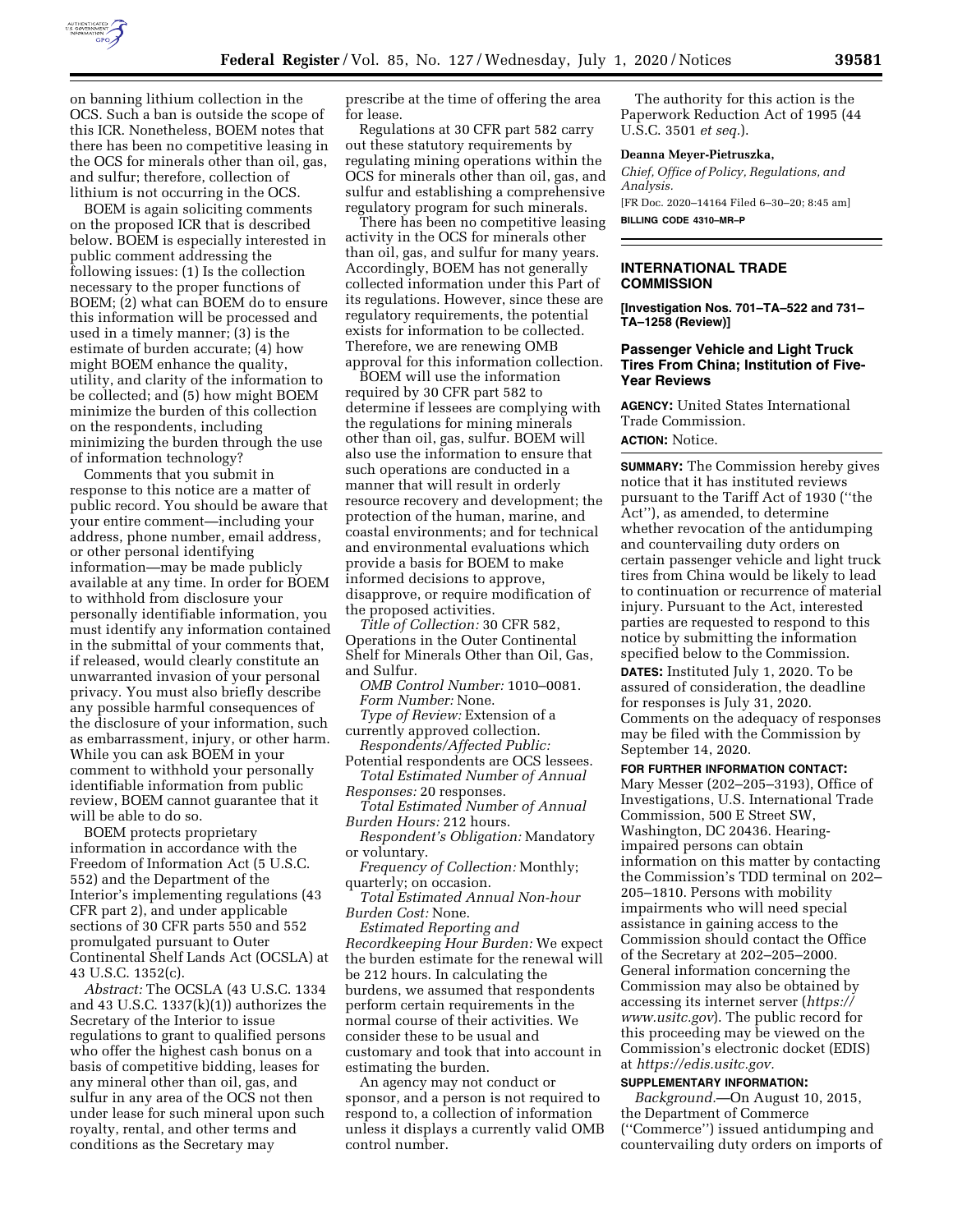certain passenger vehicle and light truck tires from China (80 FR 47902). The Commission is conducting reviews pursuant to section 751(c) of the Act, as amended (19 U.S.C. 1675(c)), to determine whether revocation of the orders would be likely to lead to continuation or recurrence of material injury to the domestic industry within a reasonably foreseeable time. Provisions concerning the conduct of this proceeding may be found in the Commission's Rules of Practice and Procedure at 19 CFR part 201, subparts A and B, and 19 CFR part 207, subparts A and F. The Commission will assess the adequacy of interested party responses to this notice of institution to determine whether to conduct full or expedited reviews. The Commission's determinations in any expedited reviews will be based on the facts available, which may include information provided in response to this notice.

*Definitions.*—The following definitions apply to these reviews:

(1) *Subject Merchandise* is the class or kind of merchandise that is within the scope of the five-year reviews, as defined by Commerce.

(2) The *Subject Country* in these reviews is China.

(3) The *Domestic Like Product* is the domestically produced product or products which are like, or in the absence of like, most similar in characteristics and uses with, the *Subject Merchandise.* In its original determinations, the Commission defined a single *Domestic Like Product*  consisting of passenger vehicle light truck tires coextensive with Commerce's scope.

(4) The *Domestic Industry* is the U.S. producers as a whole of the *Domestic Like Product,* or those producers whose collective output of the *Domestic Like Product* constitutes a major proportion of the total domestic production of the product. In its original determinations, the Commission defined the *Domestic Industry* as all producers of certain passenger vehicle light truck tires except for one U.S. producer that was excluded as a related party. Certain Commissioners defined the *Domestic Industry* differently.

(5) The *Order Date* is the date that the antidumping and countervailing duty orders under review became effective. In these reviews, the *Order Date* is August 10, 2015.

(6) An *Importer* is any person or firm engaged, either directly or through a parent company or subsidiary, in importing the *Subject Merchandise* into the United States from a foreign

manufacturer or through its selling agent.

*Participation in the proceeding and public service list.*—Persons, including industrial users of the *Subject Merchandise* and, if the merchandise is sold at the retail level, representative consumer organizations, wishing to participate in the proceeding as parties must file an entry of appearance with the Secretary to the Commission, as provided in section 201.11(b)(4) of the Commission's rules, no later than 21 days after publication of this notice in the **Federal Register.** The Secretary will maintain a public service list containing the names and addresses of all persons, or their representatives, who are parties to the proceeding.

Former Commission employees who are seeking to appear in Commission five-year reviews are advised that they may appear in a review even if they participated personally and substantially in the corresponding underlying original investigation or an earlier review of the same underlying investigation. The Commission's designated agency ethics official has advised that a five-year review is not the same particular matter as the underlying original investigation, and a five-year review is not the same particular matter as an earlier review of the same underlying investigation for purposes of 18 U.S.C. 207, the post-employment statute for Federal employees, and Commission rule 201.15(b) (19 CFR 201.15(b)), 79 FR 3246 (Jan. 17, 2014), 73 FR 24609 (May 5, 2008). Consequently, former employees are not required to seek Commission approval to appear in a review under Commission rule 19 CFR 201.15, even if the corresponding underlying original investigation or an earlier review of the same underlying investigation was pending when they were Commission employees. For further ethics advice on this matter, contact Charles Smith, Office of the General Counsel, at 202– 205–3408.

*Limited disclosure of business proprietary information (BPI) under an administrative protective order (APO) and APO service list.*—Pursuant to section 207.7(a) of the Commission's rules, the Secretary will make BPI submitted in this proceeding available to authorized applicants under the APO issued in the proceeding, provided that the application is made no later than 21 days after publication of this notice in the **Federal Register.** Authorized applicants must represent interested parties, as defined in 19 U.S.C. 1677(9), who are parties to the proceeding. A separate service list will be maintained by the Secretary for those parties

authorized to receive BPI under the APO.

*Certification.*—Pursuant to section 207.3 of the Commission's rules, any person submitting information to the Commission in connection with this proceeding must certify that the information is accurate and complete to the best of the submitter's knowledge. In making the certification, the submitter will acknowledge that information submitted in response to this request for information and throughout this proceeding or other proceeding may be disclosed to and used: (i) By the Commission, its employees and Offices, and contract personnel (a) for developing or maintaining the records of this or a related proceeding, or (b) in internal investigations, audits, reviews, and evaluations relating to the programs, personnel, and operations of the Commission including under 5 U.S.C. Appendix 3; or (ii) by U.S. government employees and contract personnel, solely for cybersecurity purposes. All contract personnel will sign appropriate nondisclosure agreements.

*Written submissions.*—Pursuant to section 207.61 of the Commission's rules, each interested party response to this notice must provide the information specified below. The deadline for filing such responses is July 31, 2020. Pursuant to section 207.62(b) of the Commission's rules, eligible parties (as specified in Commission rule 207.62(b)(1)) may also file comments concerning the adequacy of responses to the notice of institution and whether the Commission should conduct expedited or full reviews. The deadline for filing such comments is September 14, 2020. All written submissions must conform with the provisions of section 201.8 of the Commission's rules; any submissions that contain BPI must also conform with the requirements of sections 201.6, 207.3, and 207.7 of the Commission's rules. The Commission's *Handbook on Filing Procedures,*  available on the Commission's website at *[https://www.usitc.gov/documents/](https://www.usitc.gov/documents/handbook_on_filing_procedures.pdf) handbook*\_*on*\_*filing*\_*[procedures.pdf,](https://www.usitc.gov/documents/handbook_on_filing_procedures.pdf)*  elaborates upon the Commission's procedures with respect to filings. Also, in accordance with sections 201.16(c) and 207.3 of the Commission's rules, each document filed by a party to the proceeding must be served on all other parties to the proceeding (as identified by either the public or APO service list as appropriate), and a certificate of service must accompany the document (if you are not a party to the proceeding you do not need to serve your response).

Please note the Secretary's Office will accept only electronic filings at this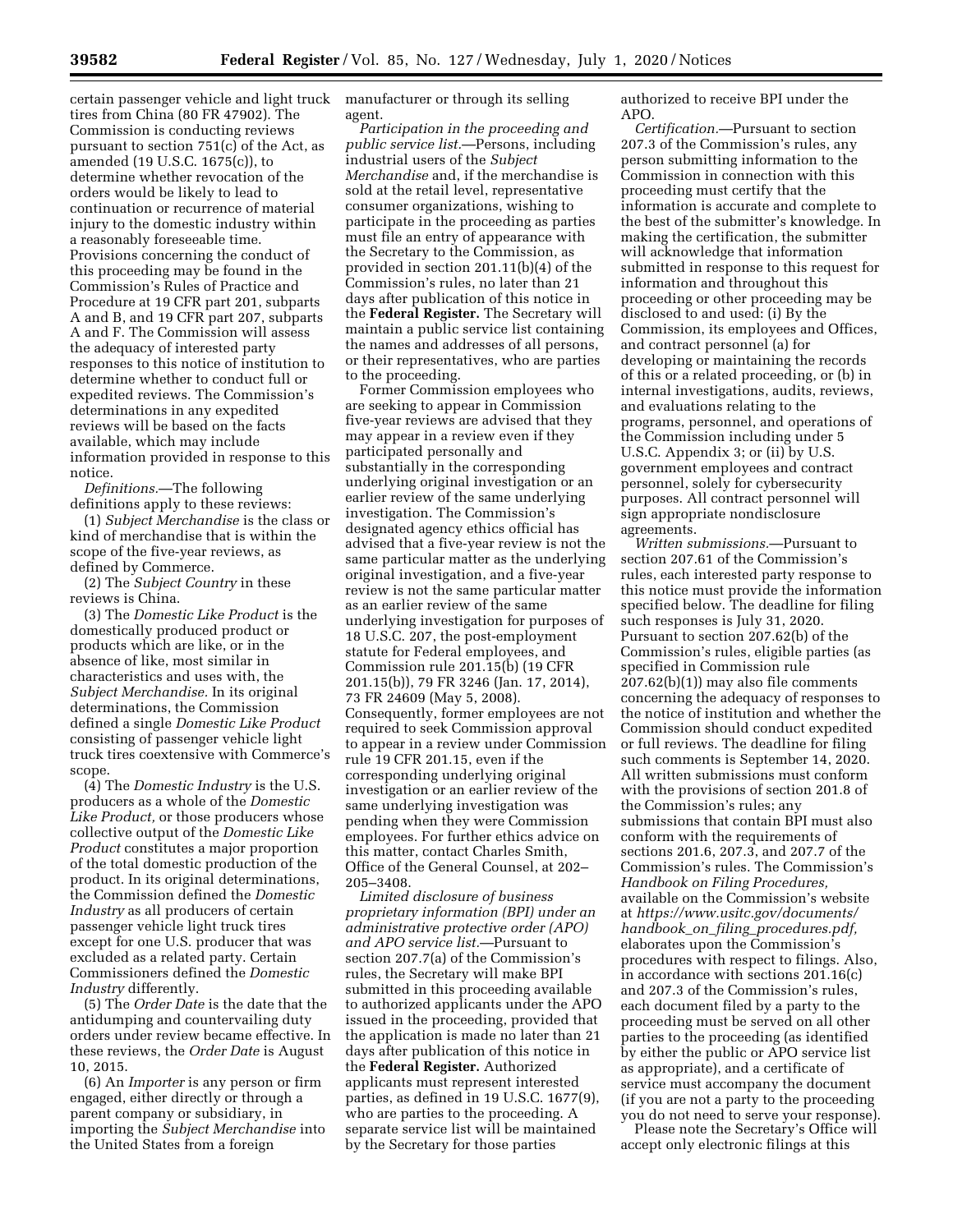time. Filings must be made through the Commission's Electronic Document Information System (EDIS, *[https://](https://edis.usitc.gov) [edis.usitc.gov](https://edis.usitc.gov)*). No in-person paperbased filings or paper copies of any electronic filings will be accepted until further notice.

No response to this request for information is required if a currently valid Office of Management and Budget (''OMB'') number is not displayed; the OMB number is 3117 0016/USITC No. 20–5–464, expiration date June 30, 2023. Public reporting burden for the request is estimated to average 15 hours per response. Please send comments regarding the accuracy of this burden estimate to the Office of Investigations, U.S. International Trade Commission, 500 E Street SW, Washington, DC 20436.

*Inability to provide requested information.*—Pursuant to section 207.61(c) of the Commission's rules, any interested party that cannot furnish the information requested by this notice in the requested form and manner shall notify the Commission at the earliest possible time, provide a full explanation of why it cannot provide the requested information, and indicate alternative forms in which it can provide equivalent information. If an interested party does not provide this notification (or the Commission finds the explanation provided in the notification inadequate) and fails to provide a complete response to this notice, the Commission may take an adverse inference against the party pursuant to section 776(b) of the Act (19 U.S.C. 1677e(b)) in making its determinations in the reviews.

*Information To Be Provided in Response to This Notice of Institution:*  As used below, the term ''firm'' includes any related firms.

(1) The name and address of your firm or entity (including World Wide Web address) and name, telephone number, fax number, and Email address of the certifying official.

(2) A statement indicating whether your firm/entity is an interested party under 19 U.S.C. 1677(9) and if so, how, including whether your firm/entity is a U.S. producer of the *Domestic Like Product,* a U.S. union or worker group, a U.S. importer of the *Subject Merchandise,* a foreign producer or exporter of the *Subject Merchandise,* a U.S. or foreign trade or business association (a majority of whose members are interested parties under the statute), or another interested party (including an explanation). If you are a union/worker group or trade/business association, identify the firms in which your workers are employed or which are members of your association.

(3) A statement indicating whether your firm/entity is willing to participate in this proceeding by providing information requested by the Commission.

(4) A statement of the likely effects of the revocation of the antidumping and countervailing duty orders on the *Domestic Industry* in general and/or your firm/entity specifically. In your response, please discuss the various factors specified in section 752(a) of the Act (19 U.S.C. 1675a(a)) including the likely volume of subject imports, likely price effects of subject imports, and likely impact of imports of *Subject Merchandise* on the *Domestic Industry.* 

(5) A list of all known and currently operating U.S. producers of the *Domestic Like Product.* Identify any known related parties and the nature of the relationship as defined in section 771(4)(B) of the Act (19 U.S.C. 1677(4)(B)).

(6) A list of all known and currently operating U.S. importers of the *Subject Merchandise* and producers of the *Subject Merchandise* in the *Subject Country* that currently export or have exported *Subject Merchandise* to the United States or other countries since the *Order Date.* 

(7) A list of 3–5 leading purchasers in the U.S. market for the *Domestic Like Product* and the *Subject Merchandise*  (including street address, World Wide Web address, and the name, telephone number, fax number, and Email address of a responsible official at each firm).

(8) A list of known sources of information on national or regional prices for the *Domestic Like Product* or the *Subject Merchandise* in the U.S. or other markets.

(9) If you are a U.S. producer of the *Domestic Like Product,* provide the following information on your firm's operations on that product during calendar year 2019, except as noted (report quantity data in number of tires and value data in U.S. dollars, f.o.b. plant). If you are a union/worker group or trade/business association, provide the information, on an aggregate basis, for the firms in which your workers are employed/which are members of your association.

(a) Production (quantity) and, if known, an estimate of the percentage of total U.S. production of the *Domestic Like Product* accounted for by your firm's(s') production;

(b) Capacity (quantity) of your firm to produce the *Domestic Like Product* (that is, the level of production that your establishment(s) could reasonably have expected to attain during the year,

assuming normal operating conditions (using equipment and machinery in place and ready to operate), normal operating levels (hours per week/weeks per year), time for downtime, maintenance, repair, and cleanup, and a typical or representative product mix);

(c) the quantity and value of U.S. commercial shipments of the *Domestic Like Product* produced in your U.S. plant(s);

(d) the quantity and value of U.S. internal consumption/company transfers of the *Domestic Like Product*  produced in your U.S. plant(s); and

(e) the value of (i) net sales, (ii) cost of goods sold (COGS), (iii) gross profit, (iv) selling, general and administrative (SG&A) expenses, and (v) operating income of the *Domestic Like Product*  produced in your U.S. plant(s) (include both U.S. and export commercial sales, internal consumption, and company transfers) for your most recently completed fiscal year (identify the date on which your fiscal year ends).

(10) If you are a U.S. importer or a trade/business association of U.S. importers of the *Subject Merchandise*  from the *Subject Country*, provide the following information on your firm's(s') operations on that product during calendar year 2019 (report quantity data in number of tires and value data in U.S. dollars). If you are a trade/business association, provide the information, on an aggregate basis, for the firms which are members of your association.

(a) The quantity and value (landed, duty-paid but not including antidumping or countervailing duties) of U.S. imports and, if known, an estimate of the percentage of total U.S. imports of *Subject Merchandise* from the *Subject Country* accounted for by your firm's(s') imports;

(b) the quantity and value (f.o.b. U.S. port, including antidumping and/or countervailing duties) of U.S. commercial shipments of *Subject Merchandise* imported from the *Subject Country*; and

(c) the quantity and value (f.o.b. U.S. port, including antidumping and/or countervailing duties) of U.S. internal consumption/company transfers of *Subject Merchandise* imported from the *Subject Country.* 

(11) If you are a producer, an exporter, or a trade/business association of producers or exporters of the *Subject Merchandise* in the *Subject Country,*  provide the following information on your firm's(s') operations on that product during calendar year 2019 (report quantity data in number of tires and value data in U.S. dollars, landed and duty-paid at the U.S. port but not including antidumping or